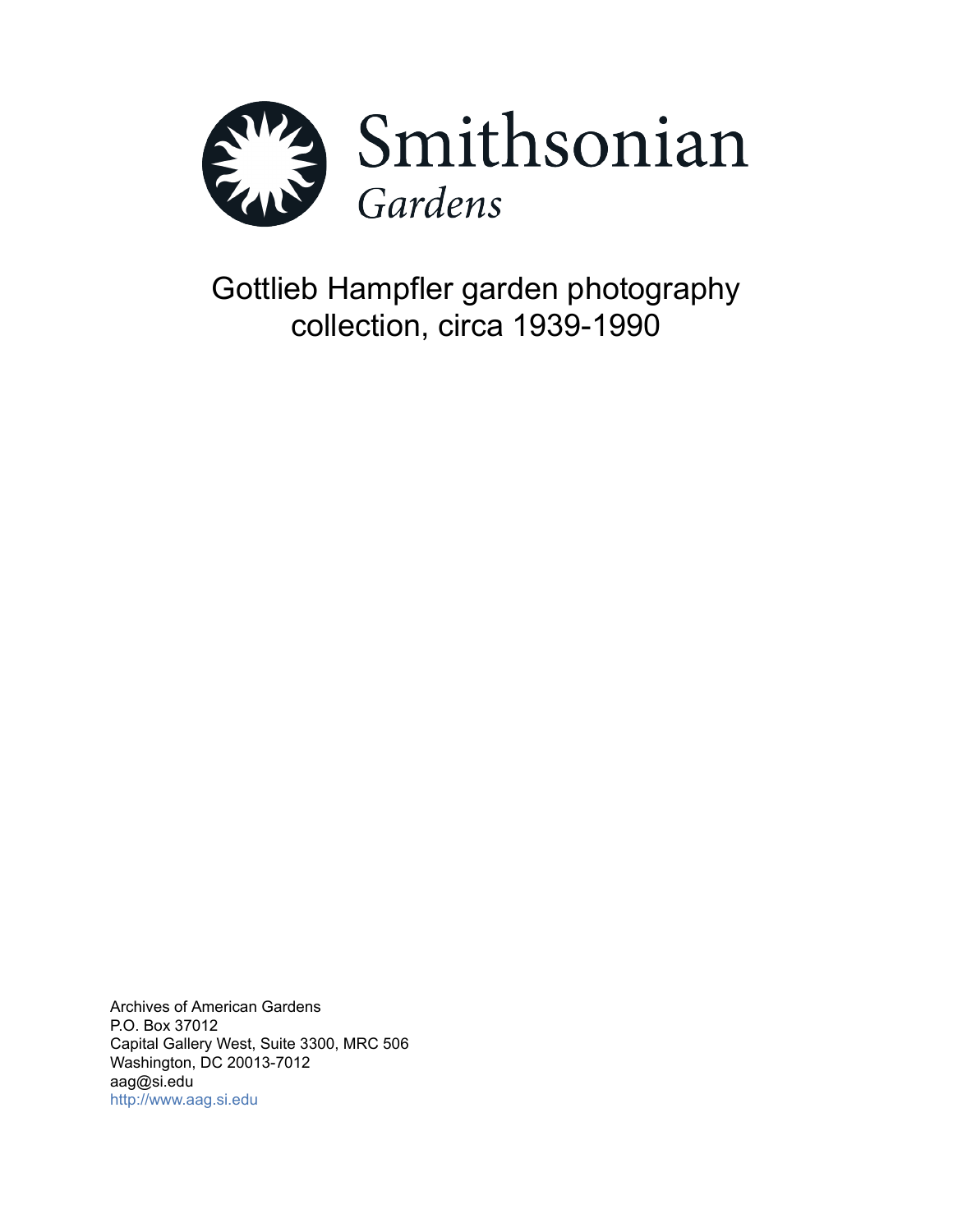# **Table of Contents**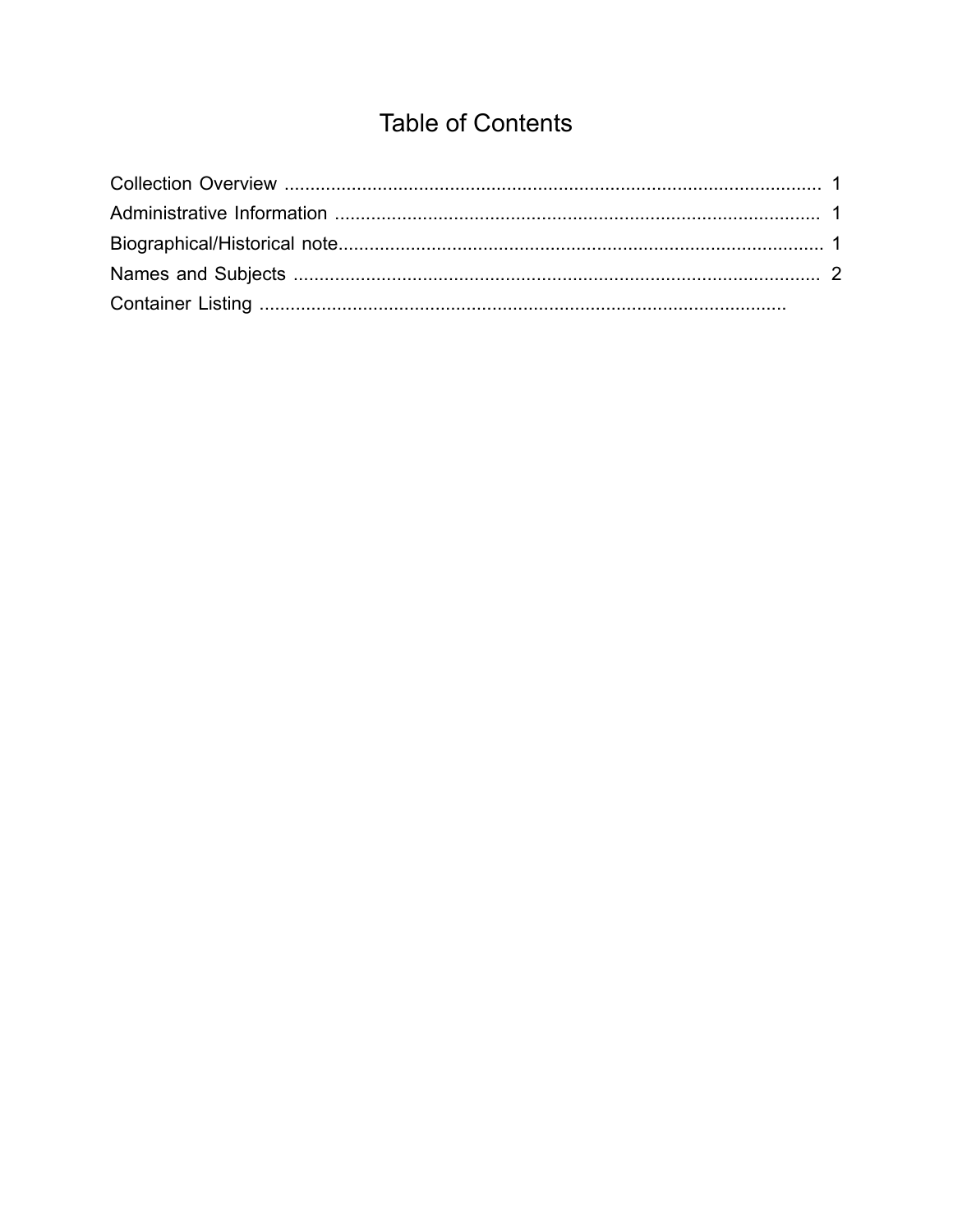## <span id="page-2-0"></span>**Collection Overview**

| <b>Repository:</b> | Archives of American Gardens                                                                                                                                                                                                                                                               |
|--------------------|--------------------------------------------------------------------------------------------------------------------------------------------------------------------------------------------------------------------------------------------------------------------------------------------|
| Title:             | Gottlieb Hampfler garden photography collection                                                                                                                                                                                                                                            |
| Date:              | circa 1939-1990                                                                                                                                                                                                                                                                            |
| Identifier:        | AAG.HMP                                                                                                                                                                                                                                                                                    |
| Creator:           | Hampfler, Gottlieb (Photographer)                                                                                                                                                                                                                                                          |
| Extent:            | 0.1 Cubic feet (63 35mm slide duplicates.)                                                                                                                                                                                                                                                 |
| Language:          | English.                                                                                                                                                                                                                                                                                   |
| Summary:           | The Gottlieb Hampfler Collection contains 63 duplicate 35mm<br>slides of images of gardens in the Brandywine Valley in Delaware<br>and Pennsylvania and Rye, New York taken by Hampfler, the staff<br>photographer at Longwood Gardens in Kennett Square, Pennsylvania,<br>from 1955-1975. |

## <span id="page-2-1"></span>**Administrative Information**

#### Provenance

63 35mm slides were loaned to the Archives of American Gardens by Gottlieb Hampfler in 1991 for the purposes of making copies of them. The original slides were subsequently returned to Hampfler.

### Preferred Citation

Smithsonian Institution, Archives of American Gardens, Gottlieb Hampfler photograph collection.

### **Restrictions**

Access to original archival materials by appointment only. Researcher must submit request for appointment in writing. Certain items may be restricted and not available to researchers. Please direct reference inquiries to the Archives of American Gardens: aag@si.edu.

### Conditions Governing Use

Archives of American Gardens encourages the use of its archival materials for non-commercial, educational and personal use under the fair use provision of U.S. copyright law. Use or copyright restrictions may exist. It is incumbent upon the researcher to ascertain copyright status and assume responsibility for usage. All requests for duplication and use must be submitted in writing and approved by Archives of American Gardens. Please direct reference inquiries to the Archives of American Gardens: aag@si.edu.

## <span id="page-2-2"></span>**Biographical Note**

Gottlieb A. Hampfler was the staff photographer for Longwood Gardens in Kennett Square, Pennsylvania, from 1955 until his retirement in 1975. His career in horticulture began with positions at Henry F. Michell Company and Andorra Nursery, both in Pennsylvania. After an exchange of correspondence between